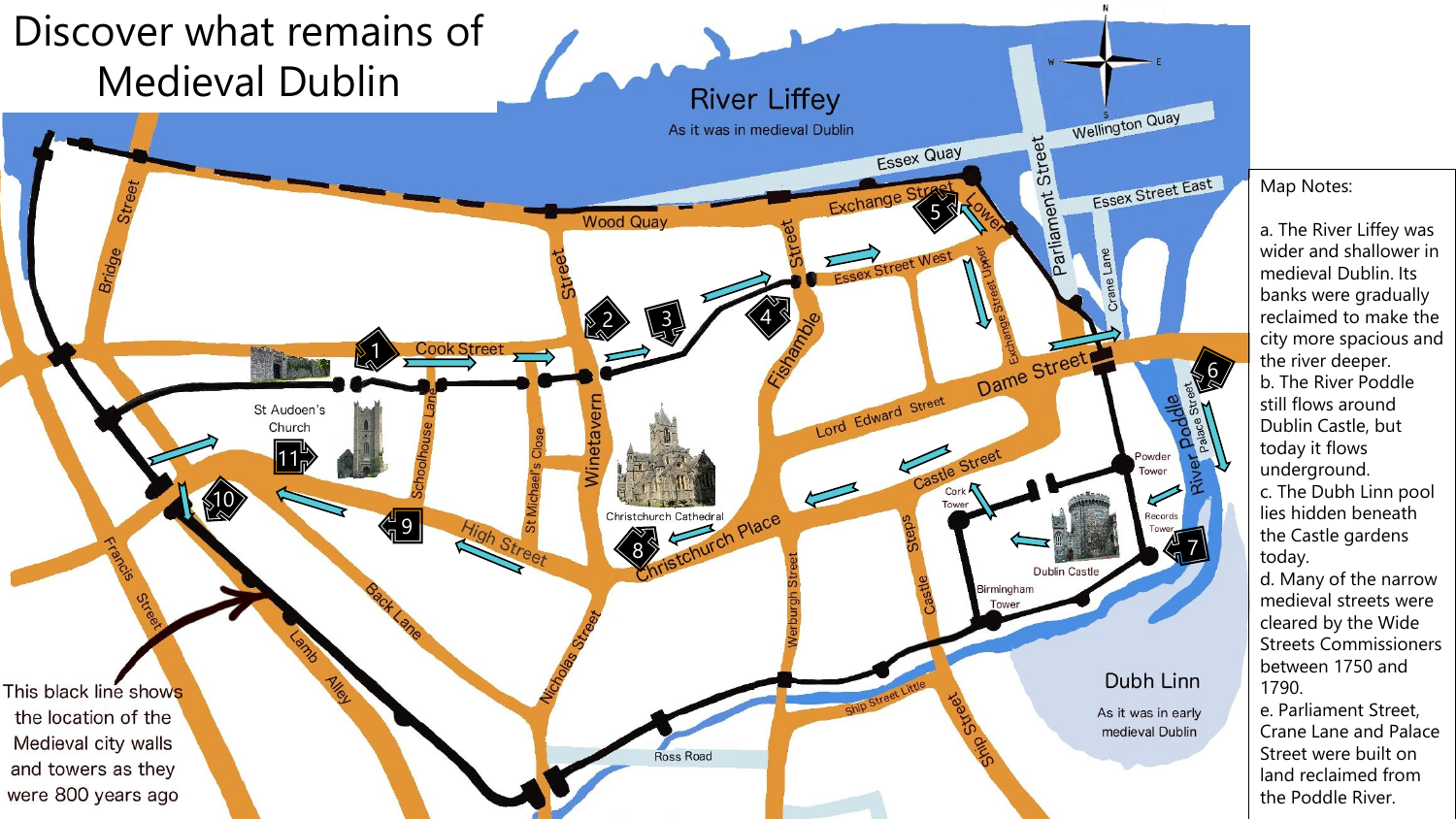**Cook Street**, home to medieval bakers and cooks, was outside the walls of the medieval city because of the fear of oven fires close to timber buildings. Standing on Cook Street, you are looking up at the largest existing restored stretch of the medieval walls. It is 7m high and 90m long. St Audoen's gate allowed access from the city to the river, quayside and warehouses. International trade along waterways was an important source of income for medieval merchants. A watch tower stood at the east end of this wall, with views across to the river. But nothing remains of it today. Visitors from outside the city wanting to enter through these gates to trade in Dublin had to pay a toll. **1**



4

The city wall at St Audoen's and Cook Street

Fish was an important food for medieval Dubliners. This street runs from the quays, where the fish was landed, up to the city. Fish Markets took place on the street in medieval times. A shamble is a place where meat or fish is butchered ready for sale.

Can you work out the name of this street?

Isoldes' Tower can be found on the north east side of the city walls. It was the first line of defence against an attack from the water. The walls were over three metres thick. During excavations of the site, the heads of three men were found, and it is believed that these heads had been displayed 5

on spikes at the tower as a warning of what happens to those who attack the city. Isolde's tower is hidden in plain view. Can you find it?



### What shape is Isolde's Tower?

Standing on Palace Street, the River Poddle runs under your feet. In medieval times, the Poddle was diverted around Dublin Castle as part of its moat. The river was also an important part of the city's food supply, as mills were built along its banks. The King's Mills were located here and supplied food to Dublin Castle. Dame Street was once called Dam St after the dam over the River Poddle in medieval times. 6

What were the mills used to grind ?

#### What date was St Audoen's Arch built?

When archaeologists excavated along this street in 1985 they found many tavern tokens. These looked like small coins and could be used to buy wine or ale during the 11<sup>th</sup> and 12<sup>th</sup> centuries. In 1279, King Edward I introduced the farthing coin. Tavern tokens were outlawed, probably because the king wanted to control the flow of money. **2**

## What is this street called?

In the 1970s, archaeologists discovered a unique four acre site, which was part of the original Viking Dubh Linn (Dublin) at **Wood Quay,** before the current office blocks were built. A small part of the old city wall was preserved and can be seen by looking down through fencing to the west of the Wood Quay venue. The line of the wall is preserved in the paving stones that run through the site. 3

What animal reclines in a nearby flowerbed?



Tavern Tokens



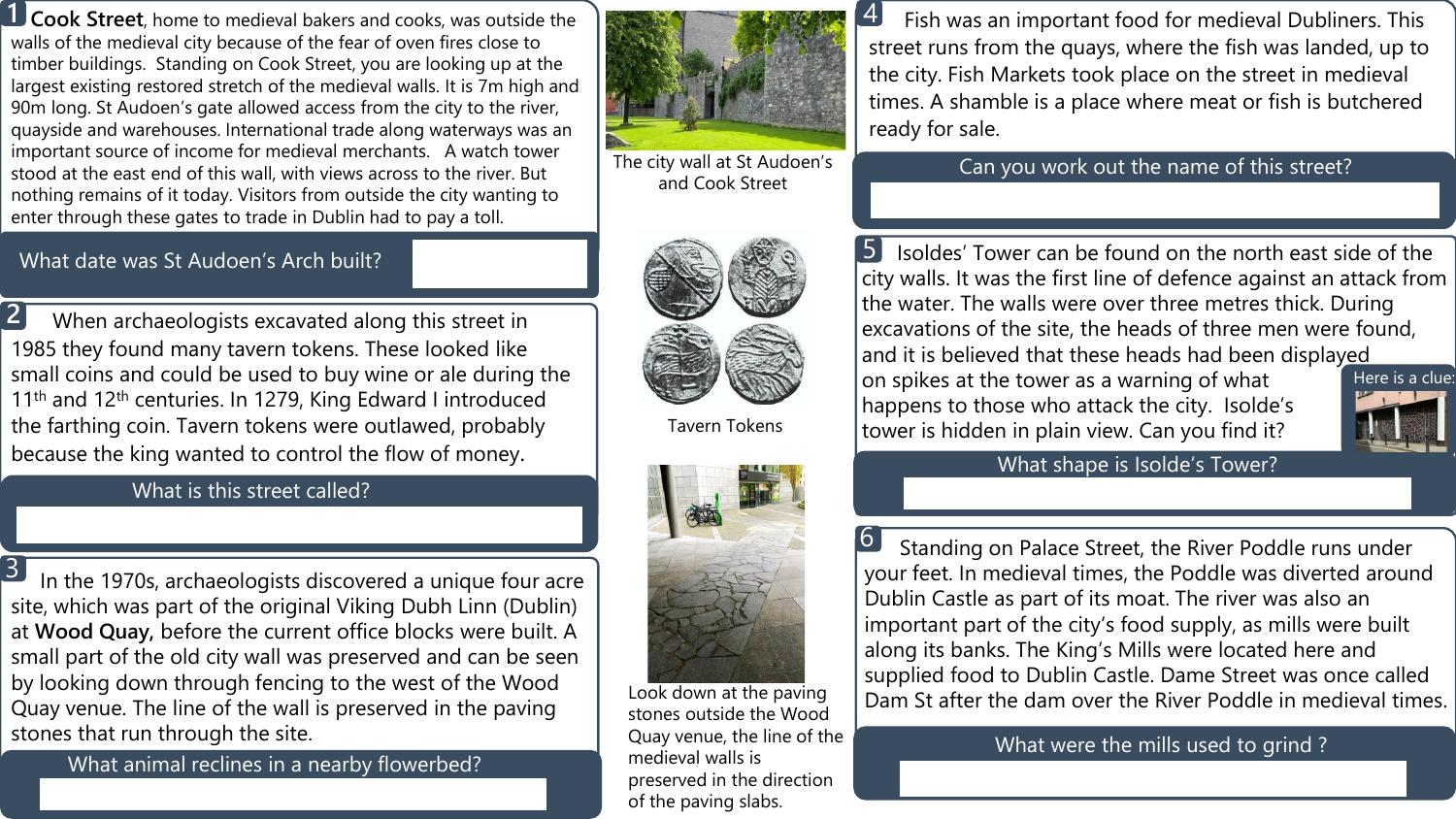Dublin Castle was built between 1204 and 1230 on the instructions of King John. It remained the stronghold of English rule in Ireland for over 800 years, until it was handed over to the new Irish Government represented by Michael Collins. The castle was roughly rectangle with a tower at each corner, a small tower on the south wall and barbican, portcullis and drawbridge on the north wall. The Records Tower (as it is known today) is located on the south east side of the castle and is the only remaining tower above ground. Its walls are 4.8m thick in parts and have alcoves built into them on the inside. 7

What do you think the Records Tower was used for throughout its 800 year history?

Christchurch Cathedral has stood on this site since 1030. Built for Sitric Silkenbeard, the Hiberno-Norse King, it is the oldest building in continuous use in Dublin. The Normans rebuilt the cathedral in the  $13<sup>th</sup>$  century, but you can still see the remains of the earlier building in the crypt. When the Normans captured Dublin in 1170, the Bishop of Dublin 8



Laurence O'Toole acted for the Dubliners in an unsuccessful attempt at a peaceful settlement with Strongbow and the Normans. His heart is

still displayed in the church as a relic. Strongbow died six years later and was buried in the Cathedral. Despite being on opposite sides in life, they share a final resting place.



Have a look at the carvings around the Romanesque main door of the Cathedral. What can you see? Archaeological Excavations in the 1990s revealed some



The Records Tower Dublin Castle



Christchurch Cathedral



St Audoen's Church

All skilled jobs and professions in medieval Dublin were controlled by 25 Guilds. They controlled who was admitted as a member, what standard of work was required, and helped members who fell on hard times. The Taylors Guild operated from the Taylors Hall and controlled the clothing trade in Dublin. If you tried to make or trade in clothing without being a member of their guild, other members would turn up on your doorstep and close down your business. 9

10 Standing on Lamb Alley, a small part of the city wall is still visible. Stone defensive walls were first built for the Irish King Muirchertach Ua Briain but it was the Normans who really fortified Dublin after they captured the city in 1170. Newgate prison was located in the southern tower of New Gate and

opened in 1285. Not paying your debts was a common reason for imprisonment and people had to stay shackled to prison

Can you name the other 24 Guilds?

When did New Gate prison close?

walls until family members could repay the debt.



11 Built in 1190, St Audoen's church is the oldest parish church

still in use today. It was built by the Normans just 20 years after the Norman conquest and was named after St Ouen, a French saint revered by the Normans. Dundry stone from Bristol was used in the construction, showing Dublin's connection to its founders, who were from Bristol. St Audoen's has the oldest church bells in Ireland.

medieval cobblestones to the south of the church. When do these cobblestones date from?